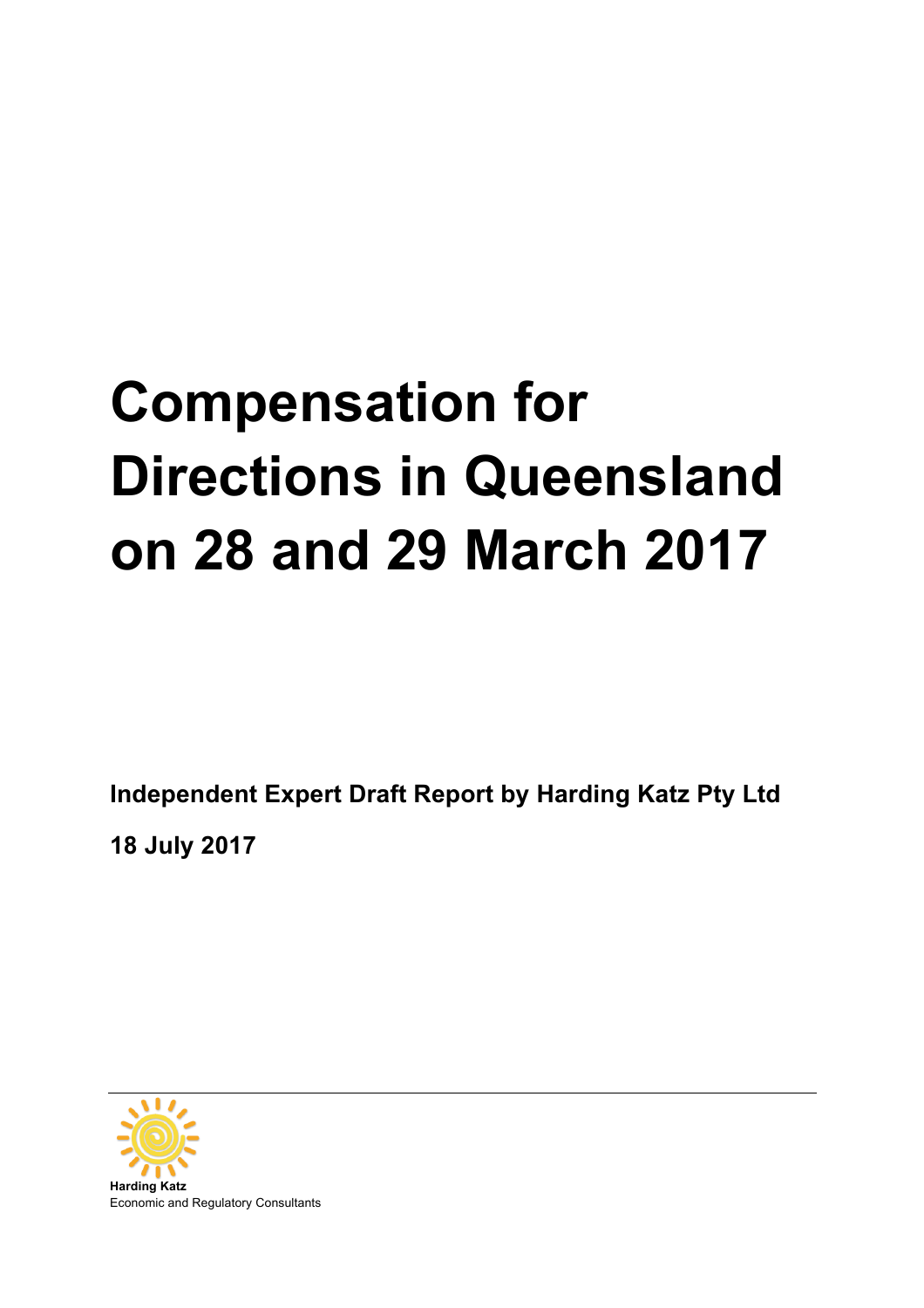

# **Contents**

| 1.1.           |  |
|----------------|--|
| 1.2.           |  |
| 2.             |  |
| 3 <sub>1</sub> |  |
| 3.1.           |  |
| 3.2.           |  |
|                |  |
| 4.1            |  |
| 4.2            |  |
| 4.3.           |  |
| 5 <sub>1</sub> |  |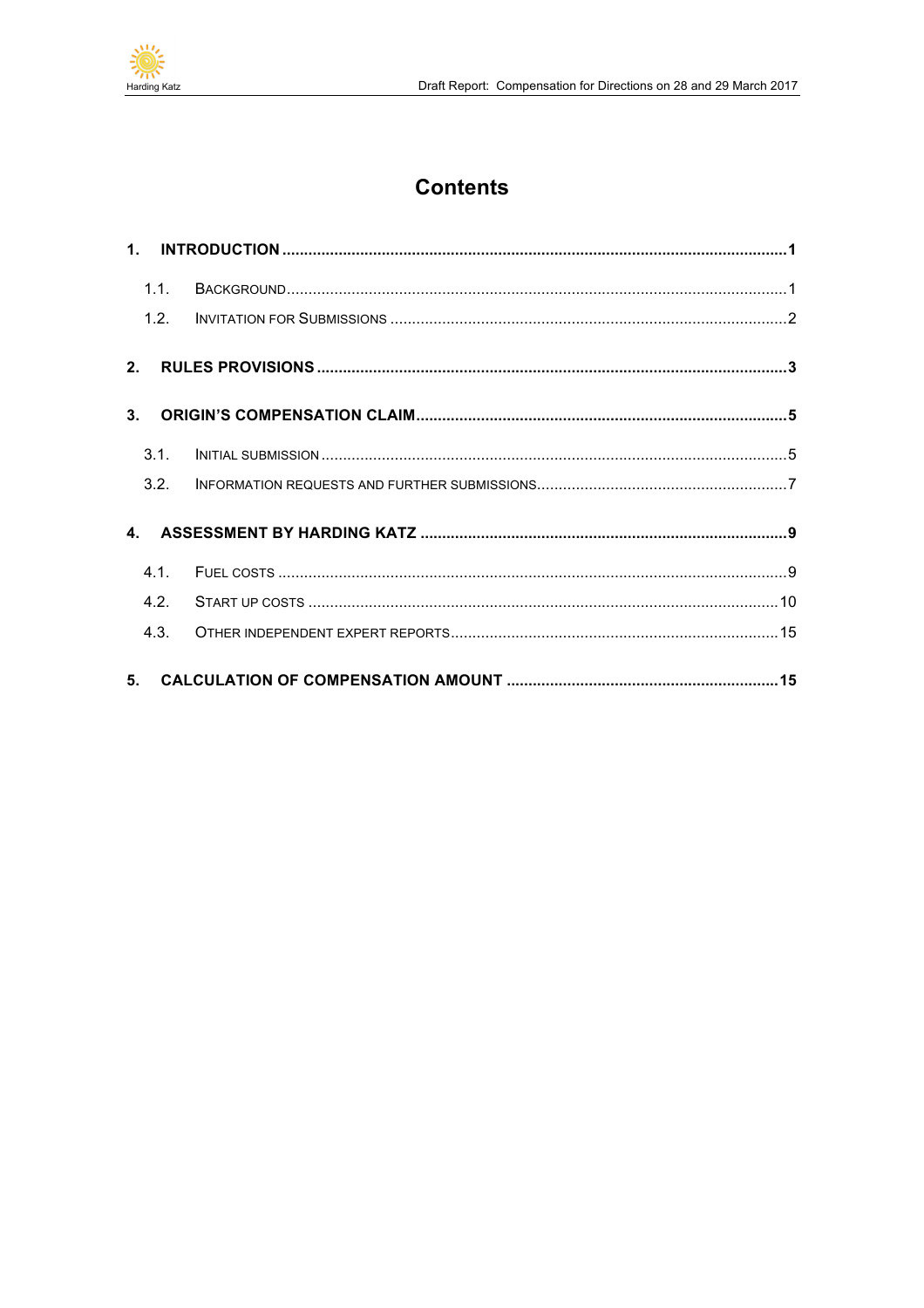

# **1. Introduction**

#### **1.1. Background**

At 1425 hrs on Tuesday 28 March 2017, AEMO reclassified the loss of multiple transmission lines between Nebo and Ross as a credible contingency due to tropical cyclone Debbie (Market Notice 58264).

For the period of the reclassification, AEMO applied a network constraint to limit the Ross cutset flow to be equal to or less than 260 MW. AEMO issued directions to Mt Stuart Units 2 and 3, as there was insufficient market response to maintain this 260 MW limit (Market Notices 58266, 58276 and 58279). In particular:

- AEMO issued multiple directions to Origin Energy Electricity Limited (Origin) between the Dispatch Interval (DI) ending 1445 hrs on 28 March 2017 and the DI ending 0400 hrs on 29 March 2017 (the Directions).
- The Directions required Origin to synchronise Mt Stuart Units 2 and 3 as soon as possible and follow dispatch targets.
- Origin acted in accordance with the Directions.

AEMO has determined that the Directions relate to the provision of energy, with the affected periods for the purpose of the Direction compensation being:

- for Mt Stuart Unit 2, from DIs ending 1505 hrs on 28 March 2017 to 0400 hrs on 29 March 2017; and
- for Mt Stuart Unit 3, from DIs ending 1445 hrs to 1500 hrs on 28 March 2017, and from DIs ending 1605 hrs on 28 March 2017 to 0400 hrs on 29 March 2017.

AEMO determined the total compensation amount for Origin to be \$187,868.45 for Mt Stuart Unit 2 and Mt Stuart Unit 3. The compensation amount was calculated in accordance with Clause 3.15.7(c) of the National Electricity Rules (the Rules).

Origin subsequently claimed additional compensation of \$645,326 under clause 3.15.7B(a) of the Rules.

In accordance with Clause 3.15.7B(c)(1) of the Rules, AEMO appointed Harding Katz Pty Ltd as an Independent Expert to assess and determine the compensation for Origin, comprising:

• the amount of compensation Origin is entitled to receive under clause 3.15.7 of the Rules; and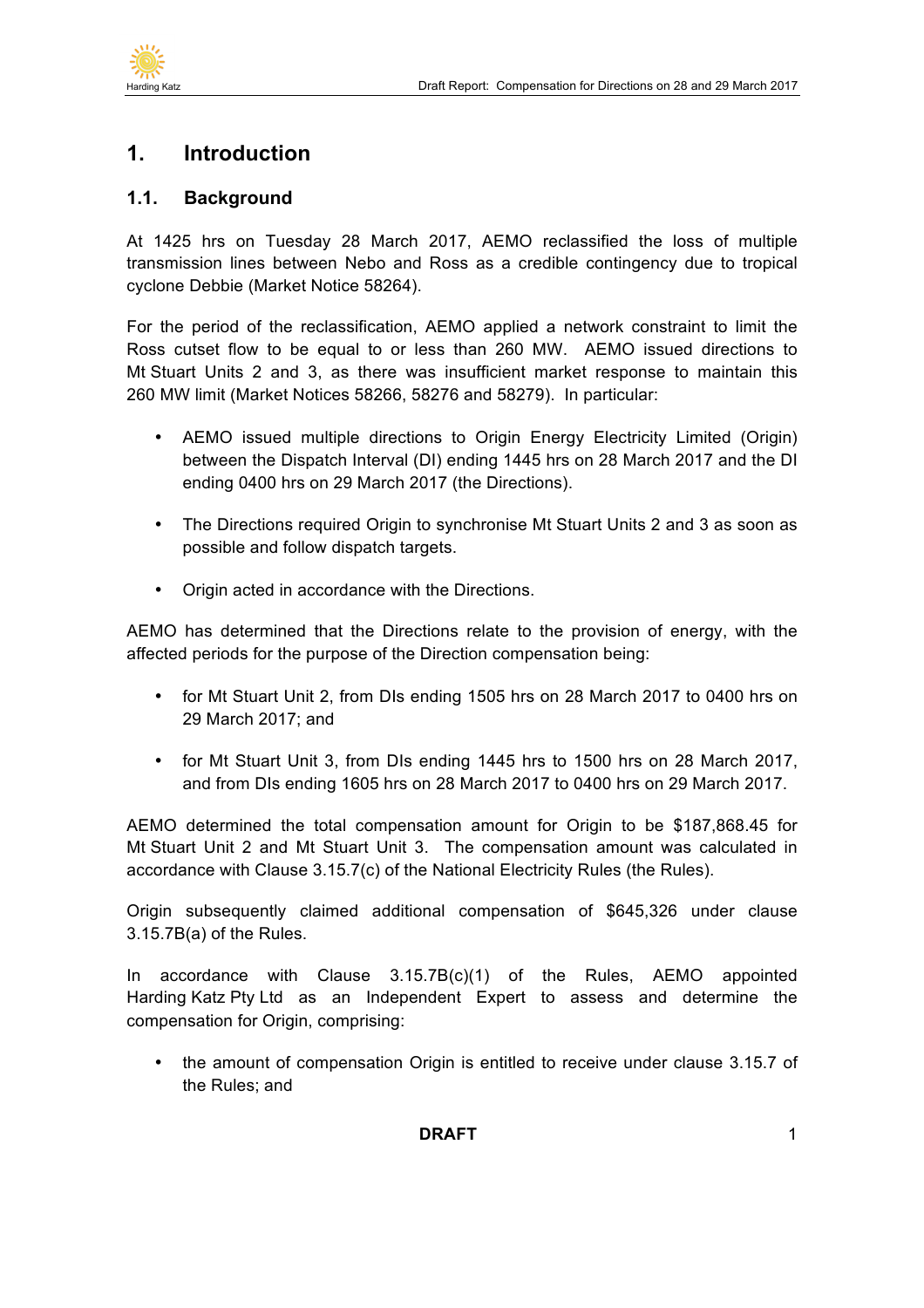

• the claim for additional compensation made by Origin under clause 3.15.7B of the Rules.

This draft report has been produced pursuant to this appointment and in accordance with clause 3.12.3 of the Rules.

## **1.2. Invitation for Submissions**

In accordance with clause 3.12.3(c)(2) of the Rules and AEMO's intervention settlement timetable, submissions are invited on this draft report from Origin, being the *Referred Affected Participant*, by close of business on Wednesday 16 August 2017.

Submissions should be in writing and sent by email to isaac@hardingkatz.com.au.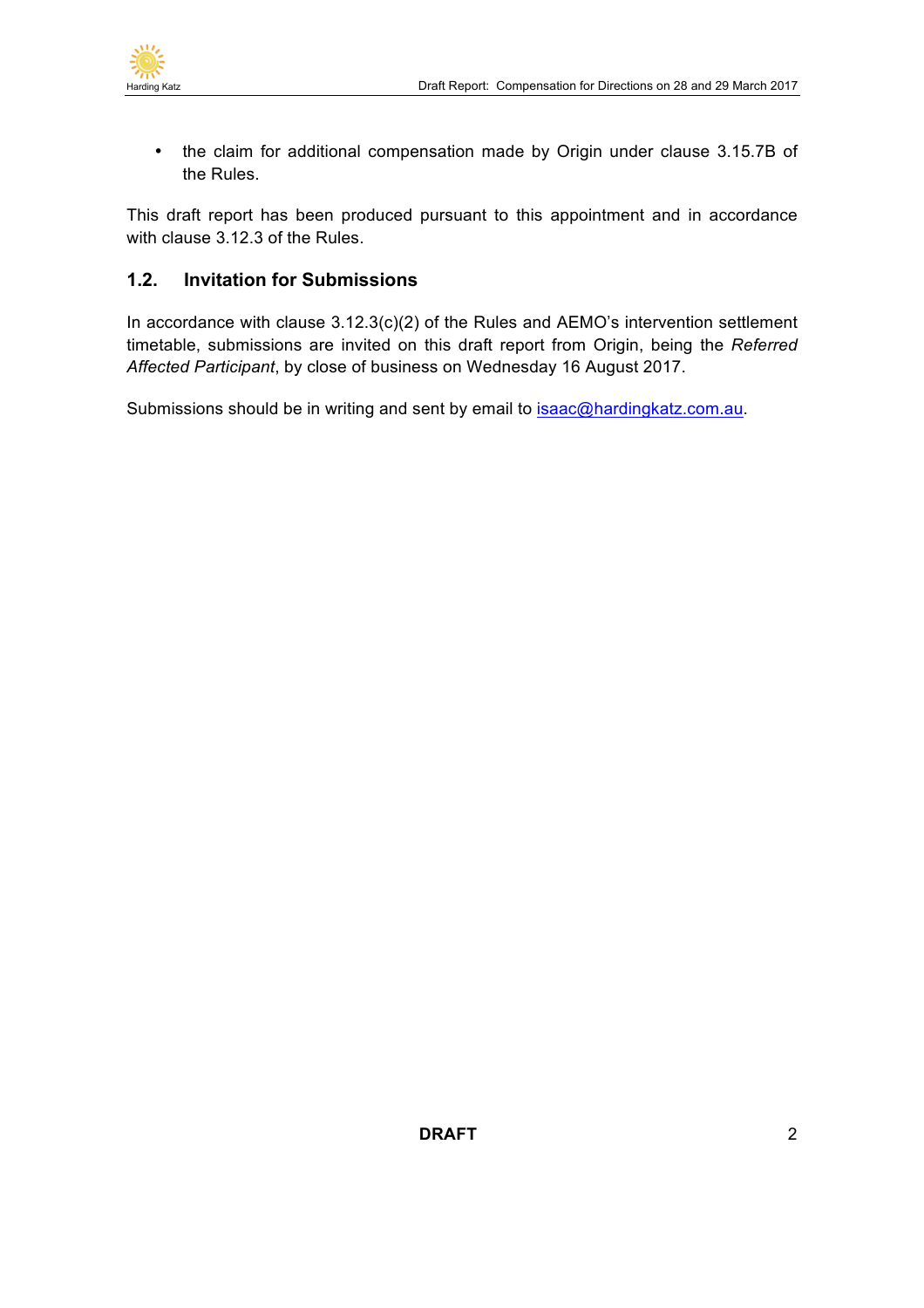

## **2. Rules provisions**

The Rules set out a formula for calculating the compensation that AEMO should pay to a Directed Participant for the provision of energy<sup>1</sup>. To summarise, the formula sets the compensation price at the  $90<sup>th</sup>$  percentile of the prices in that region for the 12 months immediately preceding the trading day in which the direction was issued.

In accordance with this formula, AEMO calculated the compensation amount to be \$187,868.45 and notified Origin accordingly by email on 27 April 2017. While Origin is entitled to compensation calculated in accordance with this formula, it is also able to claim additional compensation in accordance with clause 3.15.7B of the Rules. Specifically, the Rules allow a Directed Participant to make a written submission to AEMO claiming an amount equal to the sum of<sup>2</sup>:

- the aggregate of the loss of revenue and additional net direct costs incurred by the Directed Participant; less
- the compensation payable in accordance with the formula described above; less
- the aggregate amount the Directed Participant is entitled to receive in accordance with clause 3.15.6(c) for the provision of a service rendered as a result of the direction, which we understand from Origin to be zero.

Claims can only be made in respect of a single intervention price trading interval, if the amount of the claim in respect of that intervention price trading interval is greater than  $$5,000.<sup>3</sup>$ 

The Rules provide guidance on the meaning of "additional net direct costs" in calculating the compensation amount, noting that it includes without limitation<sup>4</sup>:

- (1) fuel costs in connection with the relevant generating unit or scheduled network services;
- (2) incremental maintenance costs in connection with the relevant generating unit or scheduled network services;

 $1$  Clause 3.15.7(c)

<sup>&</sup>lt;sup>2</sup> For the exact word of the Rules, please refer to clause  $3.15.7B(a)$ .

 $3$  Cause 3.15.7(B)(a4).

<sup>4</sup> Cause 3.15.7(B)(a3).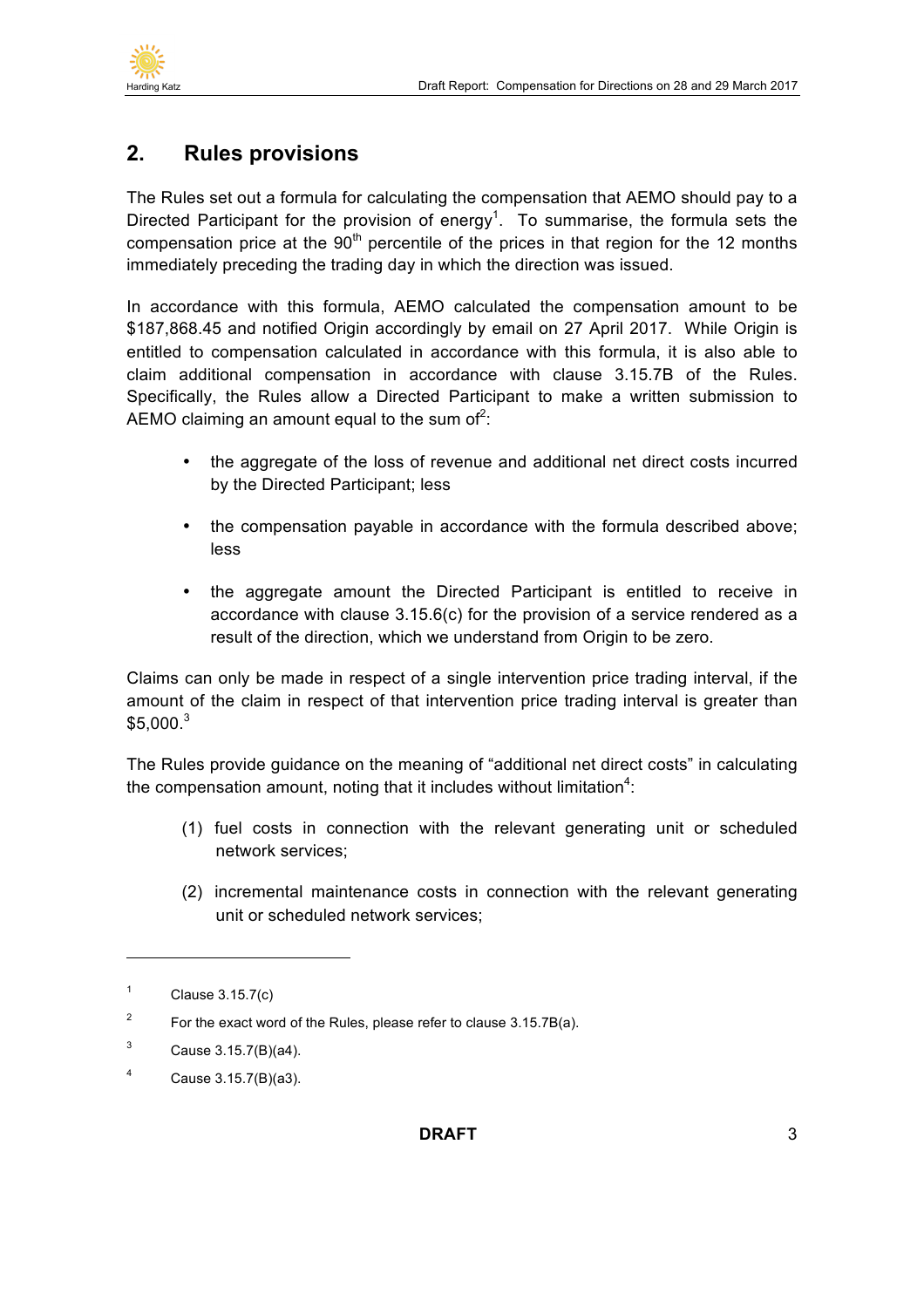

- (3) incremental manning costs in connection with the relevant generating unit or scheduled network services;
- (4) acceleration costs of maintenance work in connection with the relevant generating unit or scheduled network services, where such acceleration costs are incurred to enable the generating unit or scheduled network services to comply with the direction;
- (5) delay costs for maintenance work in connection with the relevant generating unit or scheduled network services, where such delay costs are incurred to enable the generating unit or scheduled network services to comply with the direction;
- (6) other costs incurred in connection with the relevant generating unit or scheduled network services, where such costs are incurred to enable the generating unit or scheduled network services to comply with the direction; and
- (7) any compensation which the Directed Participant receives or could have obtained by taking reasonable steps in connection with the relevant generating unit or scheduled network services being available.

The Rules also require that the submission for compensation must<sup>5</sup>:

- (1) itemise each component of a claim;
- (2) contain sufficient data and information to substantiate each component of a claim for loss of revenue and additional direct costs incurred and the reasonable rate of return, as the case may be; and
- (3) be signed by an authorised officer of the applicant certifying that the written submission is true and correct.

In this report, we assume that all information received from Origin is true and correct.

 $5$  Cause 3.15.7(B)(b).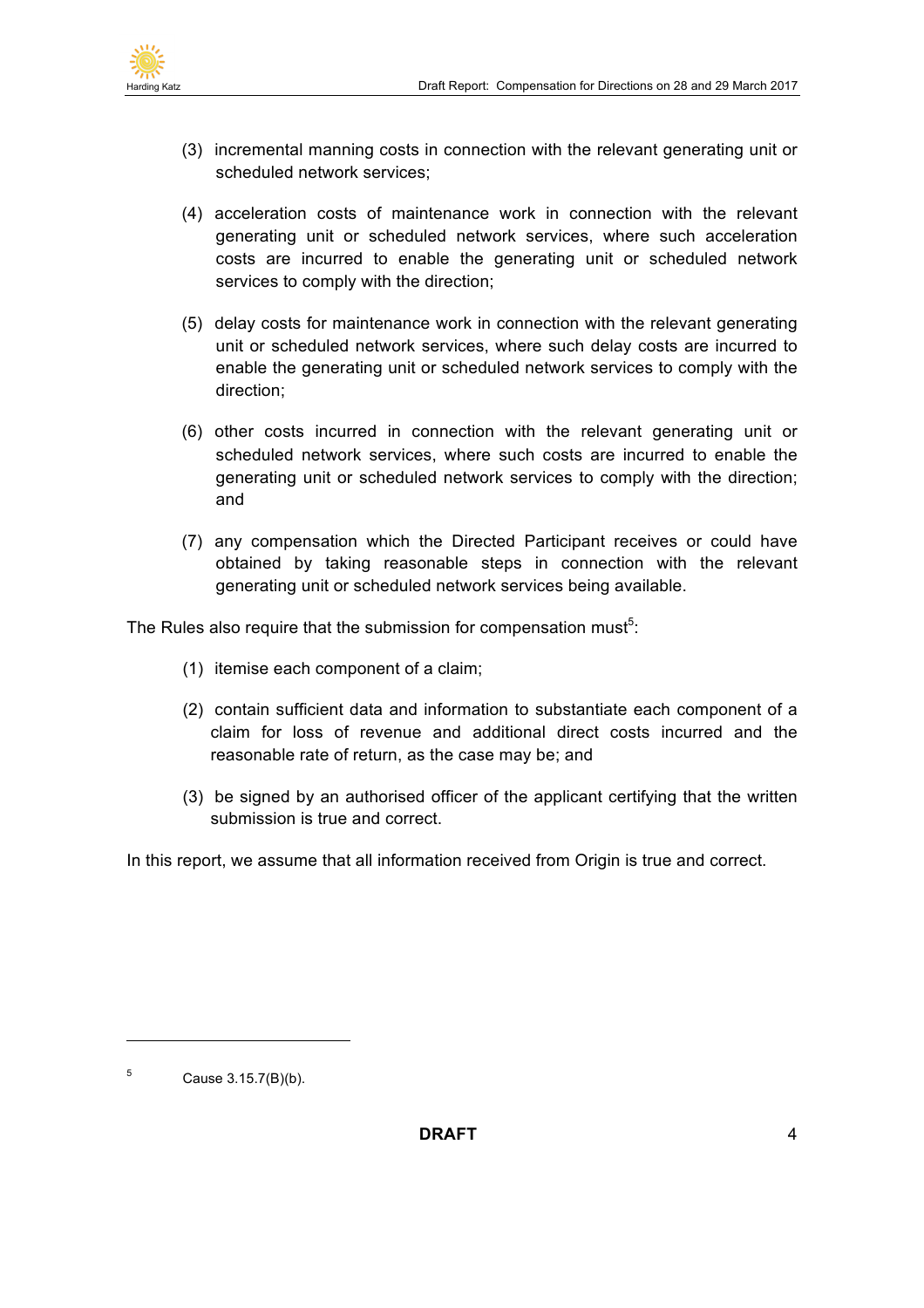

 $\overline{a}$ 

## **3. Origin's compensation claim**

#### **3.1. Initial submission**

Origin initially claimed an additional \$645,326 above the compensation and pool revenue that it has already received. Origin's submission comprised:

- a covering letter from Origin to AEMO, dated 5 May 2017;
- two spreadsheets<sup>6</sup>; and
- evidence of the fuel costs, being a fuel order request to Caltex.

Origin's covering letter explained that the compensation calculated by AEMO and outlined in an email from AEMO, dated 27 April 2017, did not cover the costs of the directions. In accordance with the Rules, Origin's letter included a statement that the submission was "true and correct".

The accompanying spreadsheets set out supporting information in relation to the following claim for additional compensation.

|                                           | <b>Mt Stuart Unit 2</b> | <b>Mt Stuart Unit 3</b> | <b>Total</b> |
|-------------------------------------------|-------------------------|-------------------------|--------------|
| Fuel costs                                | \$429,976               | \$346,900               | \$776,877    |
| Start up costs                            | \$35,268                | \$25,157                | \$60,425     |
| <b>Total costs claimed</b>                | \$465,244               | \$372,057               | \$837,302    |
| Remove trading intervals<br>below \$5,000 | (\$1,707)               | (\$2,400)               | (\$4,108)    |
| Less compensation<br>received             | \$100,664               | \$87,205                | \$187,868    |
| <b>Additional</b><br>compensation claimed | \$362,873               | \$282,452               | \$645,326    |

#### **Table 1: Summary of Origin's initial compensation claim**

<sup>6</sup> '*Start costs Method analysis - Detailed monthly by unit.xlsx*' and '*MT STUART2 Direction on 28 and 29 Mar 2017 - Energy Compensation\_for Origin -Origin fuel and start costs.xlsx*'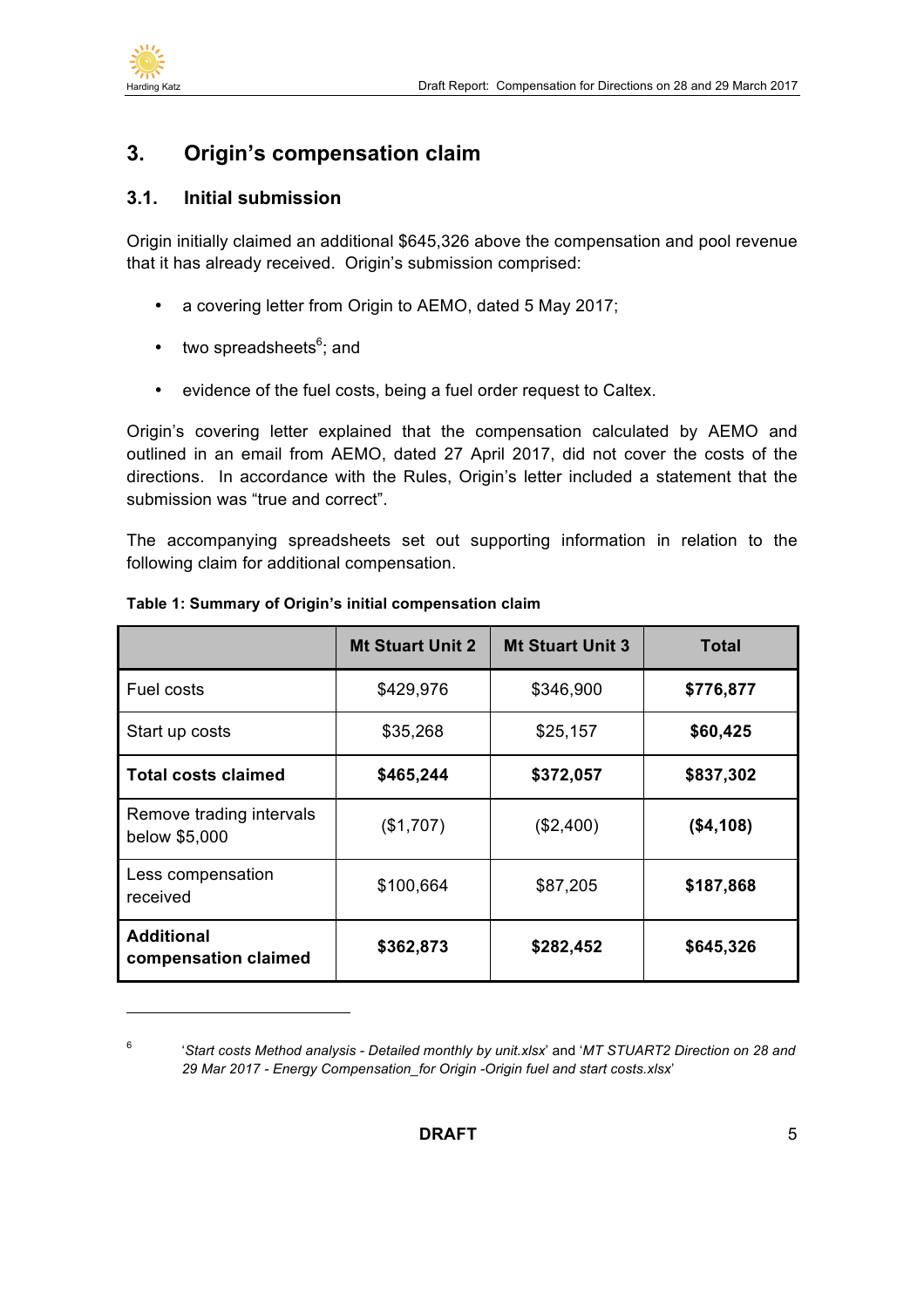

We identified some minor errors in Origin's supporting spreadsheets, which meant that the compensation calculations did not reconcile with the summary amount claimed. Specifically:

- "Energy Compensation-Unit 2" cell R30, should reference "Summary" cell B9, not cell B8.
- There is an inconsistency in the tabs "Energy Compensation-Unit 2" and "Energy Compensation-Unit 3" in removing periods below \$5,000, in cell R32.

These errors were inconsequential because the "Summary" tab is consistent with the supporting information and the amount claimed in Origin's covering letter.

As shown in Table 1, a substantial majority (93%) of the total costs claimed by Origin relates to fuel costs, with the remaining costs relating to start up.

To substantiate its claim for fuel costs, Origin provided an invoice from Caltex (dated 1 April 2017) setting out a fuel cost per litre. This information is commercially sensitive and is not disclosed in this report.

In relation to start up costs, Origin provided a cost analysis which detailed the estimated scheduled inspection, maintenance and refurbishment costs, over the next 40 years, the timing of which is driven by the estimated number and timing of turbine starts. Origin uses this information to derive start up costs relating to the Directions for each unit.

Origin presented four alternative methods to determine the start up costs, as follows:

- $k$  ERMC method', being the present value of the projected<sup>7</sup> maintenance and refurbishment costs divided by the present value of the projected number of starts.
- 'Average cost method', being the projected maintenance and refurbishment costs divided by the total projected number of starts.
- 'Discounted average cost method', being the present value of the projected maintenance and refurbishment costs divided by the projected number of starts.
- 'Single cycle method', being the estimated total maintenance and refurbishment costs for the life of the original operating equipment from its commissioning date divided by the estimated total number of starts over the life of the equipment.

 $7 \cdot$  In this context, 'projected' values are forward-looking estimates.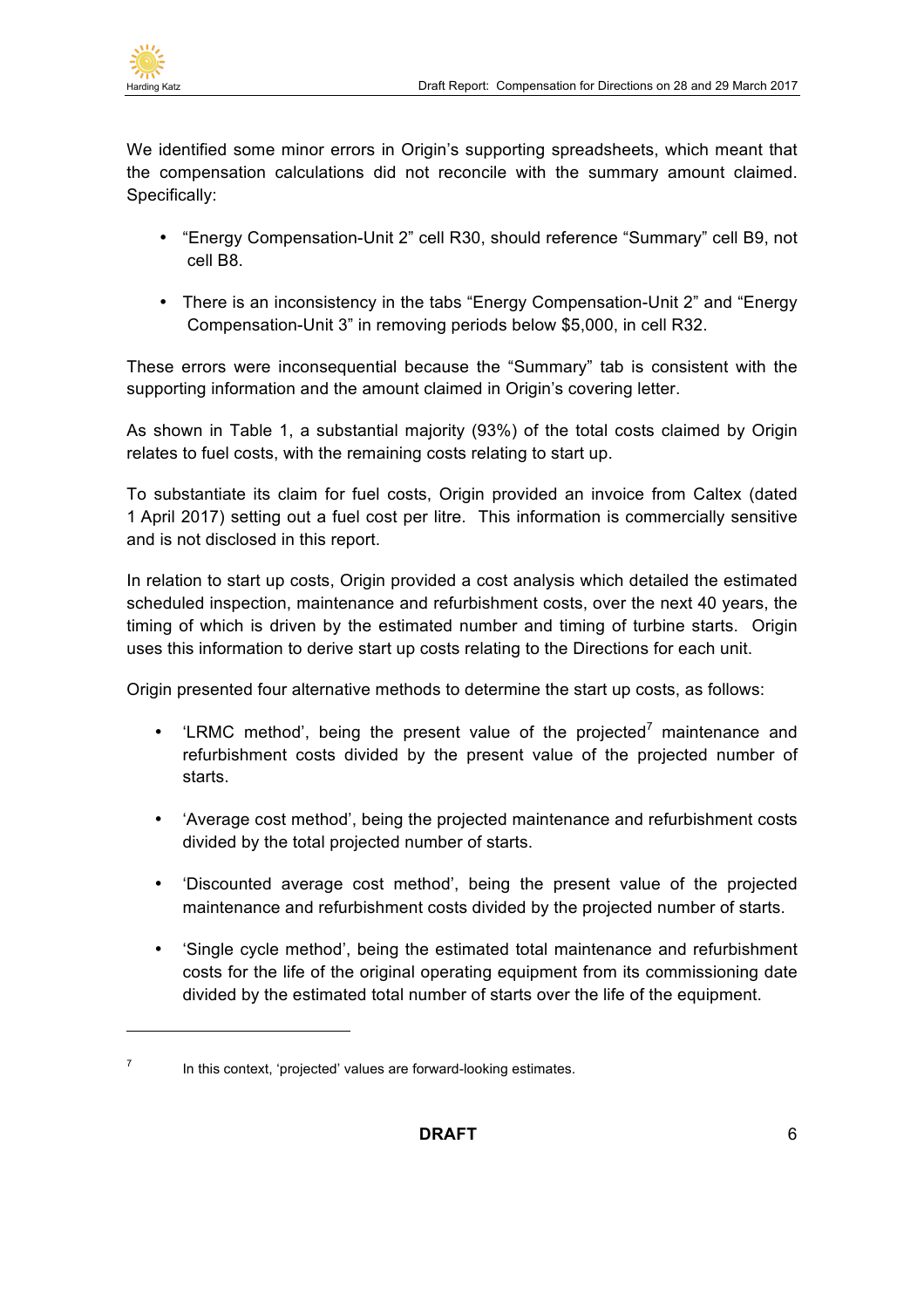

For the first three methods, Origin presented four alternative cost estimates for each unit, reflecting different time horizons:

- a remaining life reflecting the plant's assumed whole life for accounting purposes (which is 25 years from the date of commissioning);
- the remaining physical life of the plant;
- the remaining useful life of the plant; and
- a 10 year period.

A single estimate was provided by Origin for each unit, using the fourth cost calculation method (the 'single cycle method').

In total, therefore, Origin presented 13 different cost estimates for the start up costs for each unit. In its compensation claim, Origin adopted the 'LRMC method' calculated using a 10 year period.

#### **3.2. Information requests and further submissions**

Following our preliminary review of Origin's compensation claim, we requested the following additional information in accordance with clause  $3.12.3(c)(6)$  of the Rules<sup>8</sup>:

- 1. Evidence to substantiate Origin's fuel consumption for each unit.
- 2. An explanation of Origin's forecast maintenance and refurbishment expenditure, which it used to estimate the start up costs for each unit.
- 3. An explanation of the basis for the projected number of starts for each unit.
- 4. Origin's reasons for adopting 10 years as the appropriate period for the LRMC calculation, rather than the expected life of each unit.
- 5. An explanation of Origin's weighted average cost of capital and the inflation rates used to estimate the present value of the start up costs for each unit.

We received written responses from Origin<sup>9</sup>, including a revised spreadsheet<sup>10</sup> containing a detailed breakdown of the cost estimates. Origin's responses to our queries are summarised below:

<sup>&</sup>lt;sup>8</sup> Emails from Harding Katz to Origin, 8 and 19 June 2017.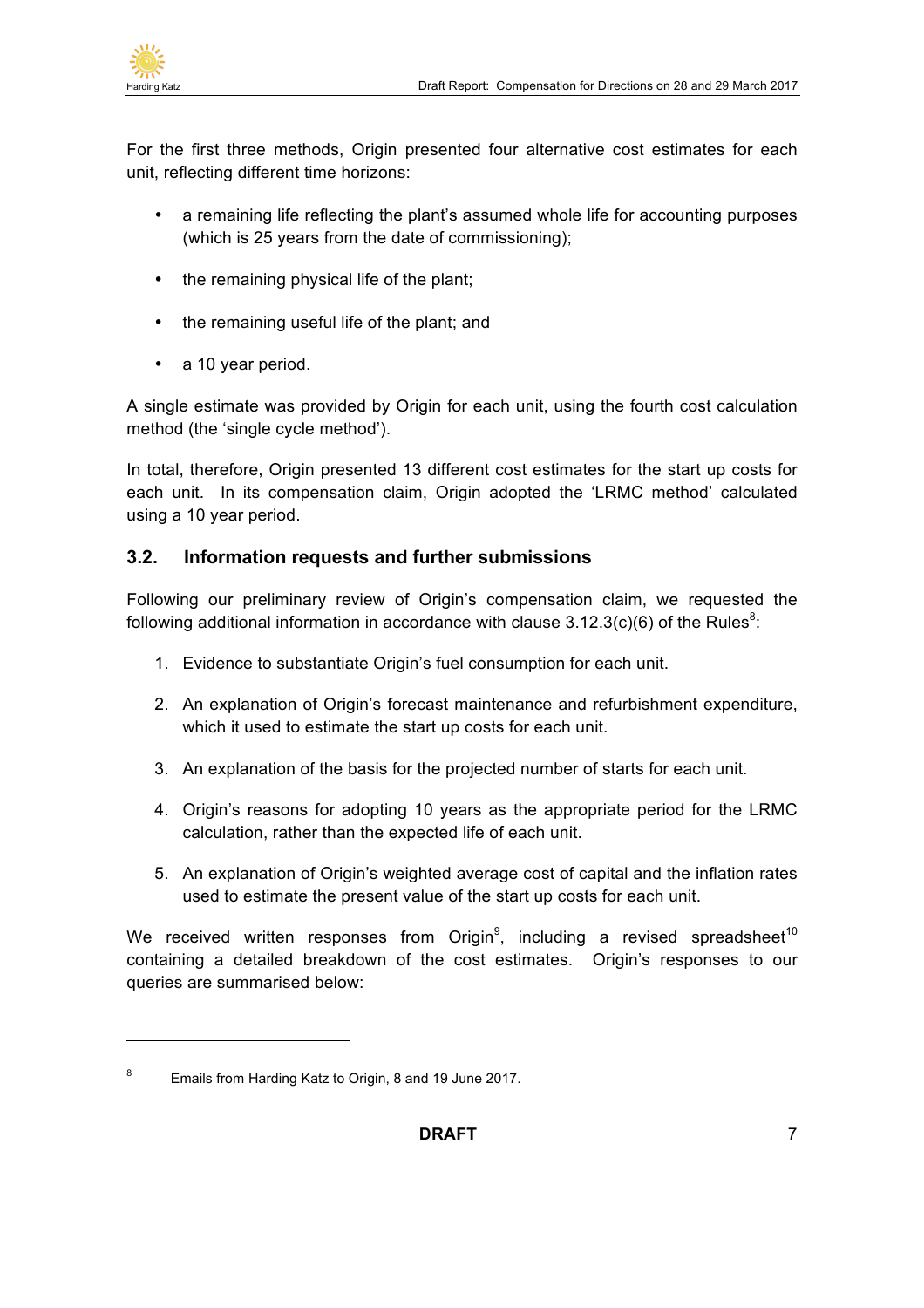

 $\overline{a}$ 

- 1. Origin provided a turbine start log to substantiate the fuel consumption for each unit.
- 2. Origin explained that the forecast expenditures used to estimate start up costs were based principally on the actual costs of similar works or recent quotations. In some instances, cost estimates were based on competitive tenders, which produced savings compared to recently completed works. The timing of the required expenditure reflected the manufacturer's recommendations.
- 3. Origin's projected starts depend on pool price forecasts and Origin's trading position in the market, which are commercially sensitive.
- 4. The 10 year forecasting period is an appropriate method because of the difficulty in forecasting the running profile beyond this period, especially given regulatory uncertainty, increased renewable energy penetration and the load shedding in SA and NSW last summer.
- 5. Origin's metrics for the WACC are commercially sensitive. Inflation is set at the mid-point of the RBA monetary policy objective of between 2% and 3%.

We identified two further issues in relation to Origin's revised spreadsheet:

- The start up costs claimed in relation to Unit 3 do not reconcile with the detailed supporting information provided.
- The breakdown of the start up costs claimed in relation to Unit 3 are materially different to the costs previously submitted.

We discussed these issues in a teleconference with Origin on Friday 7 July, which Origin followed up with a written response, explaining that:

- costs have been revised downwards as part of the budgeting process for FY18;
- short term trading pressures can lead to changes in expenditure plans;
- forecast expenditure originally related to new parts, which have now been substituted with refurbished parts;
- recent annual inspections have indicated that major works can be deferred;

<sup>&</sup>lt;sup>9</sup> Emails from Origin to Harding Katz, dated 13 June 2017 and 5 July 2017.

<sup>10</sup> '*AEMO Mt Stuart Start costs Method analysis - Master.xlsx*'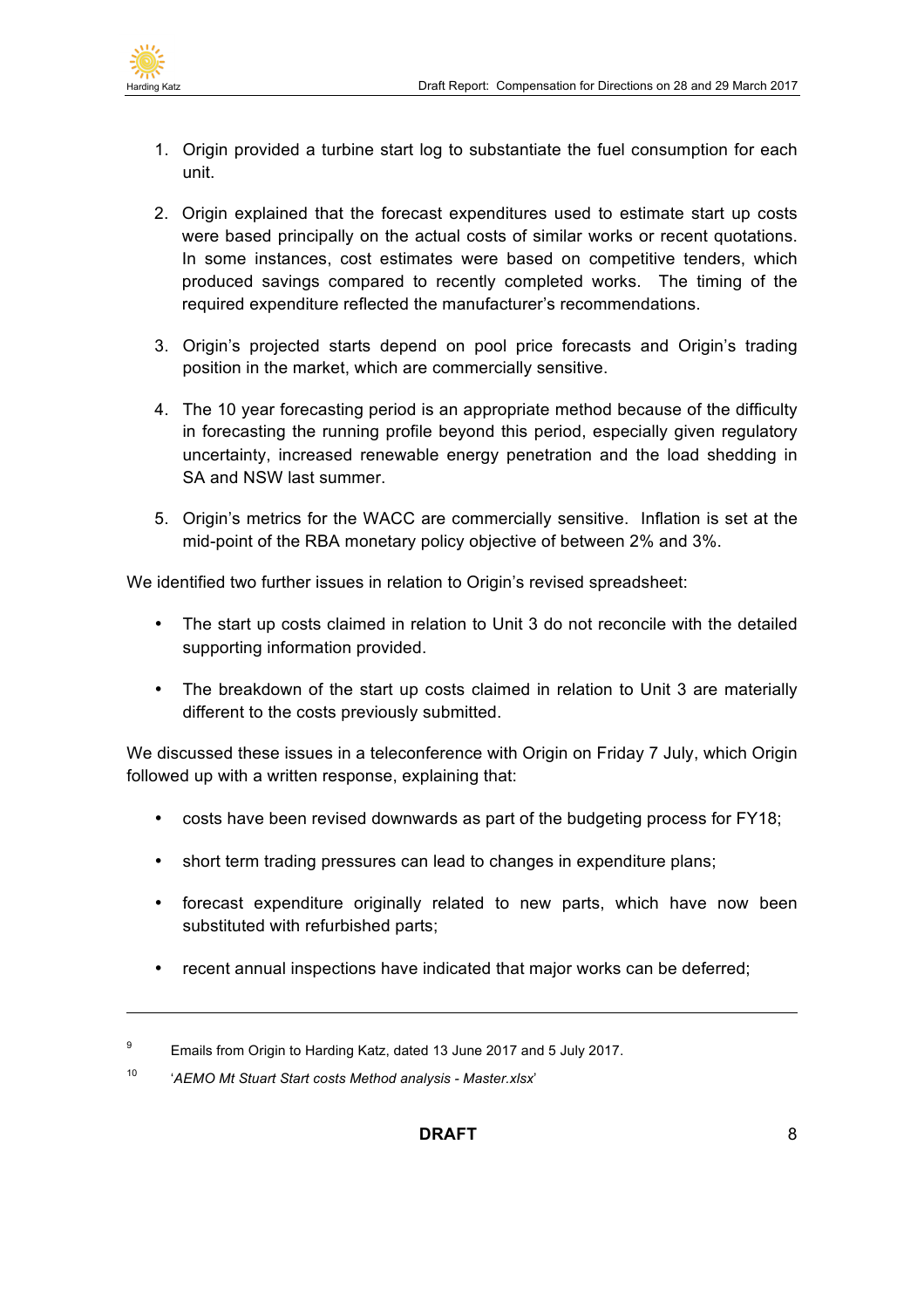

- learnings from recent outages across the Frame 9E fleet indicate that greater use can be made of internal resources, rather than specialist original equipment and manufacturer's contractors;
- competitively quoted prices have dramatically reduced in the last 6 to 8 months, which has helped drive down the cost of new and refurbished parts;
- while Origin follows the original equipment manufacturer's recommended maintenance schedules, condition based monitoring allows Origin to avoid unnecessary spend and to defer outages to avoid critical trading periods; and
- the revised costs reflect the most up-to-date information and scope of works.

The table below presents the range of Origin's revised estimates of its start up costs.

| <b>Estimating Method</b>       | <b>Mt Stuart Unit 2</b> |          | <b>Mt Stuart Unit 3</b> |          |
|--------------------------------|-------------------------|----------|-------------------------|----------|
|                                | Low                     | High     | Low                     | High     |
| <b>LRMC</b>                    | \$10,210                | \$35,268 | \$12,050                | \$17,178 |
| Average cost method            | \$9,562                 | \$38,767 | \$11,850                | \$21,790 |
| Discounted average cost method | \$8,497                 | \$26,439 | \$6,048                 | \$12,837 |
| Single cycle method            | \$29,232                |          | \$9,986                 |          |

#### **Table 2: Origin's revised range of estimated start up costs**

As noted in Table 1, the start up costs claimed by Origin in its initial submission were \$35,268 and \$25,157 in relation to Units 2 and 3 respectively, based on the LRMC method applied over the period to 31 December 2027. Origin's revised estimate is unchanged in relation to Unit 2 and \$17,178 in relation to Unit 3.

## **4. Assessment by Harding Katz**

## **4.1. Fuel costs**

The fuel costs claimed by Origin are substantiated by:

• an invoice from Caltex, which establishes the cost per litre of fuel; and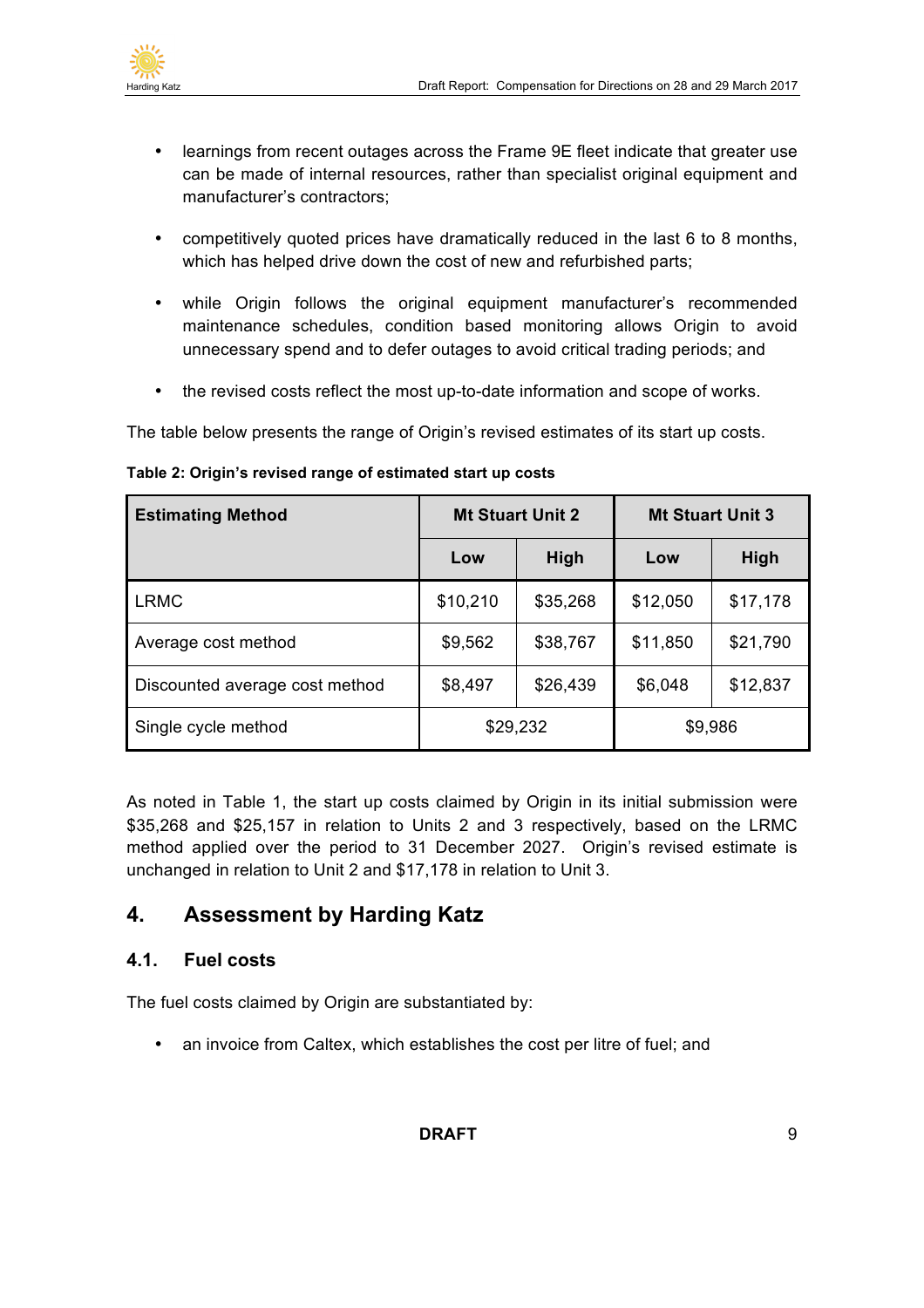

• the Turbine Start Log, which establishes the total fuel consumption during the direction.

Origin's claimed fuel costs of \$776,877 should therefore be accepted. As already noted, fuel costs are 93 per cent of Origin's original compensation claim.

## **4.2. Start up costs**

Gas turbines require inspection, maintenance and refurbishment in accordance with good engineering practice. Conceptually, the Direction brings forward this future cost stream, thereby imposing additional costs (in present value terms) on Origin. Origin is claiming compensation in relation to this cost.

The magnitude and timing of Origin's future maintenance and refurbishment expenditure depend on a number of uncertain factors, including:

- the current and future condition of the turbines;
- market conditions for refurbishment and maintenance works; and
- the running profile, which depends on pool prices and Origin's trading position.

We note that Origin's estimates of these costs have changed markedly in relation to Unit 3 compared to its original compensation claim. While we accept the veracity of Origin's submissions, the change in the cost estimates illustrate the extent to which the future cost profile is uncertain.

As already noted, cause 3.15.7(B)(a3) of the Rules provides for compensation in relation to the "additional net direct costs incurred by the Directed Participant," where "additional net direct costs" is defined as including without limitation:

- $(1)$   $[...]$
- (2) incremental maintenance costs in connection with the relevant generating unit or scheduled network services
- (3) incremental manning costs in connection with the relevant generating unit or scheduled network services
- (4) acceleration costs of maintenance work in connection with the relevant generating unit or scheduled network services, where such acceleration costs are incurred to enable the generating unit or scheduled network services to comply with the direction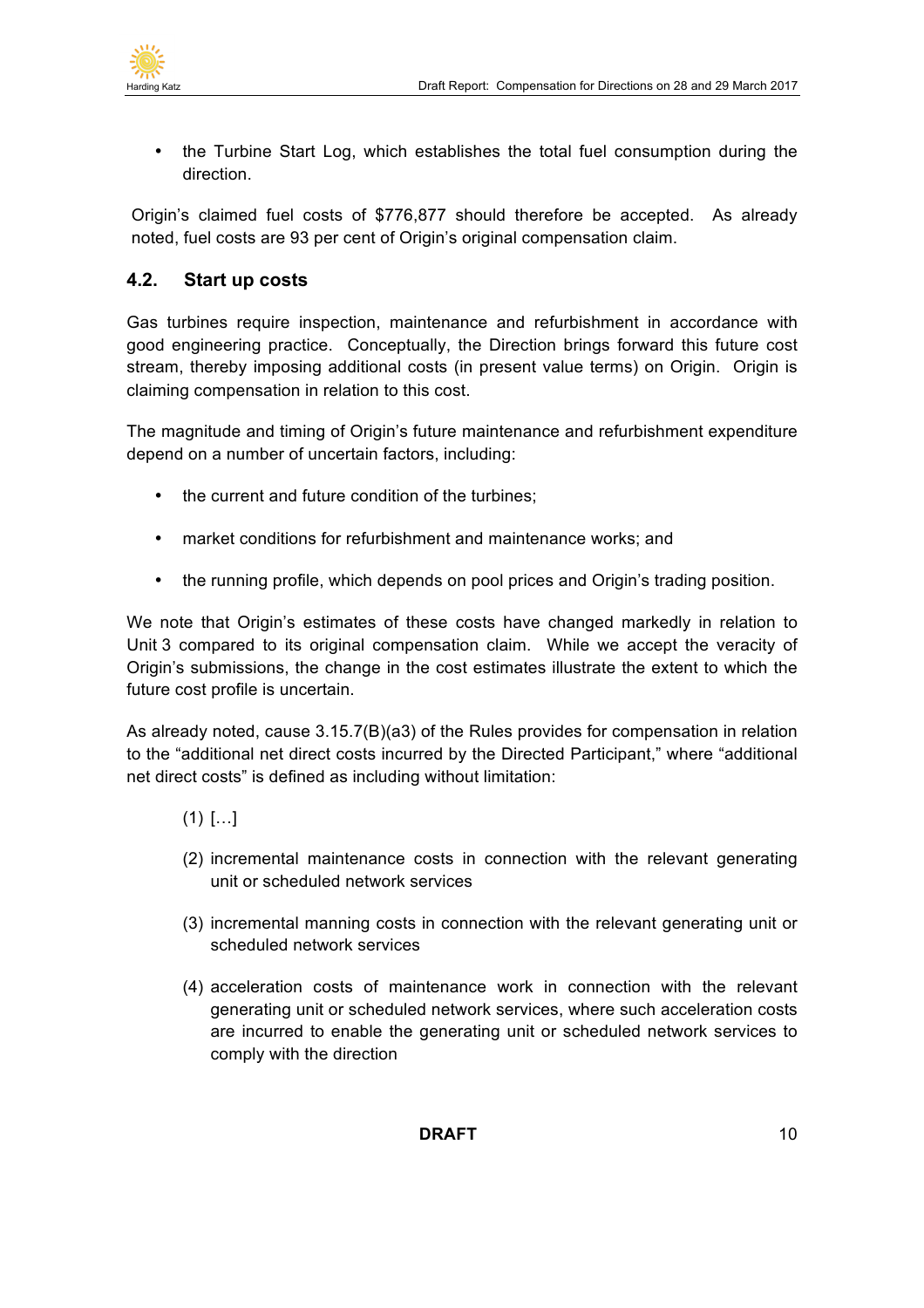

 $\overline{a}$ 

- (5) […]
- (6) other costs incurred in connection with the relevant generating unit or scheduled network services, where such costs are incurred to enable the generating unit or scheduled network services to comply with the direction.

A threshold question is whether the start up costs claimed by Origin fall within the definition of "additional net direct costs *incurred* by the Directed Participant." Origin does not claim that any maintenance or refurbishment costs have actually been incurred as a result of the Direction. Origin's compensation claim is that the Direction will lead to costs being incurred sooner than would otherwise be the case.

In our view, Origin should be compensated for start up costs. While additional costs have not yet been incurred, there is a cost associated with each start up. The purpose of clause 3.15.7B of the Rules is to compensate the directed participant for taking action that it would not otherwise have taken. On this basis, it would be unreasonable for Origin to be denied the recovery of start up costs in its compensation for the Direction.

Origin has indicated that it prefers its LRMC approach to be applied over a 10 year period to calculate start up costs. Origin argues that projecting costs and running profiles beyond 10 years is too uncertain (although we note that Origin has provided forecasts well beyond the 10 year period). Origin's submissions do not discuss the four alternative cost estimation methodologies presented, nor do they set out why Origin prefers the LRMC approach.

We have reviewed Origin's four alternative cost estimation methodologies and the timeframes that it applied in relation to the three forward-looking methods. In principle, we have no difficulty with Origin's selection of the LRMC method. This methodology is more accurately described as an "Average Incremental Cost" (AIC), as it calculates the average cost per turbine start (over a period of at least 10 years), rather than the marginal cost of an additional start using the perturbation method.

The AEMC discussed the difference between the Average Incremental Cost and the perturbation method in its determination of the Rules for distribution network pricing<sup>11</sup>:

"A number of different methodologies have been traditionally used to estimate the LRMC of providing network services. Some of the more common methodologies include:

<sup>11</sup> AEMC, Rule Determination, National Electricity Amendment (Distribution Network Pricing Arrangements) Rule 2014, 27 November 2014, page 122.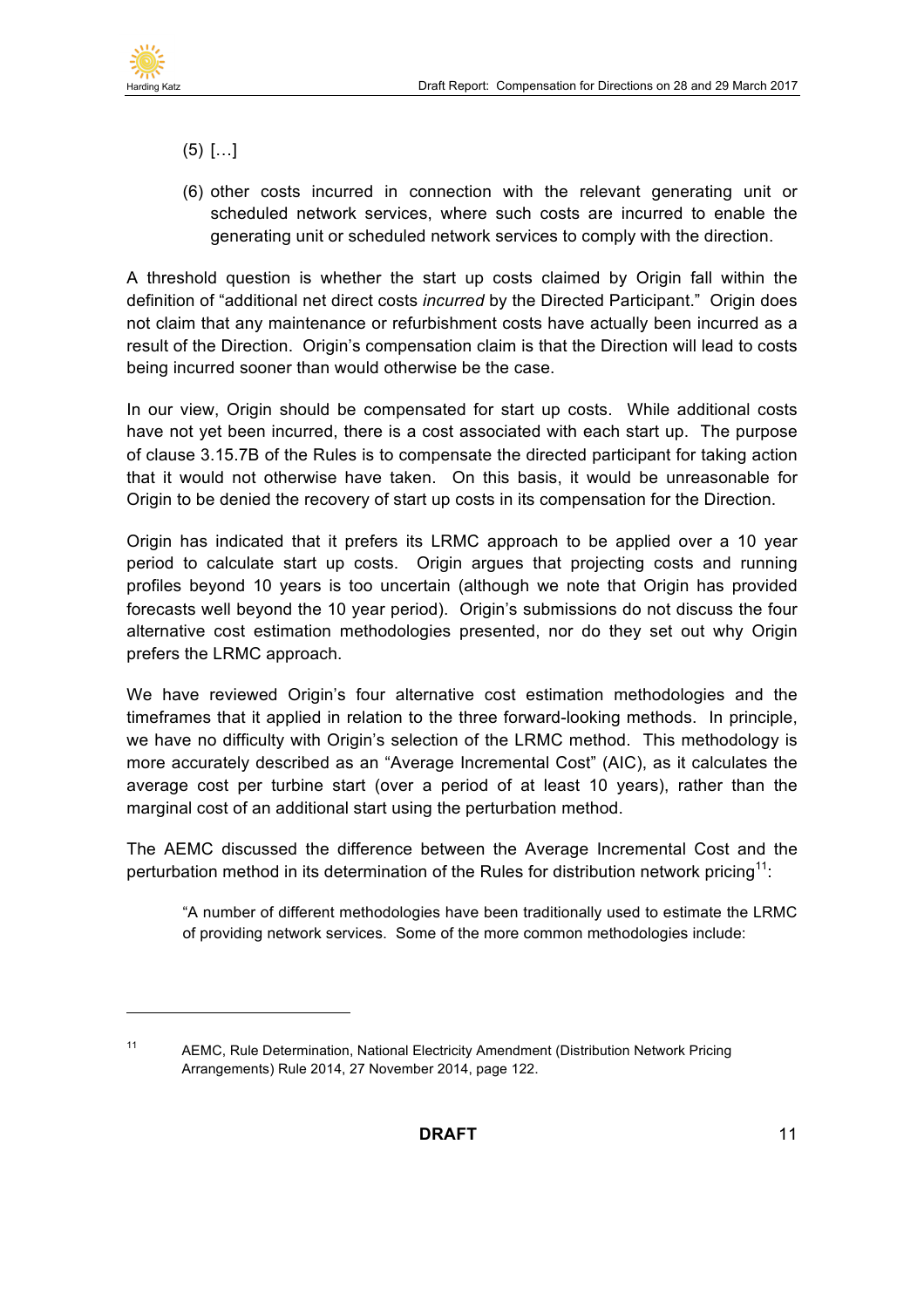

- (i) Average Incremental Cost methodology (AIC). This methodology estimates LRMC by identifying the stream of capital, operations and maintenance expenditure needed to satisfy projected demand growth, typically over 10 years, and then dividing this by projected demand growth. It then calculates the present value of the expenditure required and divides this by the present value of incremental demand growth to estimate the LRMC.
- $(ii)$  [...]
- (iii) Perturbation or 'Turvey' methodology. This methodology involves a number of steps. First a small increment or decrement "shock" is applied to a known demand forecast. Then, a change is calculated in the present value of costs over the investment planning period resulting from this shock compared to the base case. Finally, this result is divided by the demand increment or decrement to arrive at the LRMC estimate."

The AEMC highlighted an important potential weakness with the AIC methodology<sup>12</sup>:

"A key weakness of the AIC methodology is the level of cost averaging inherent in the way it estimates LRMC.

 $\left[\ldots\right]$ 

The AIC methodology does not take into account the lumpy nature of new expenditure or existing levels of excess capacity in the network."

We acknowledge the AEMC's comments on the AIC methodology. While this methodology may be appropriate, care needs to be taken where the forecast expenditure is lumpy. In particular, the period over which costs are evaluated should reflect the expected life of the service potential provided by 'lumpy' expenditure. In this instance, Origin's analysis shows that its future inspection and maintenance expenditure will occur in relatively large and infrequent lumps. For example, approximately 50 per cent of Origin's total projected maintenance cost is forecast to occur in 8 to 10 years from now.

Origin's selection of a 10 year period (to 31 December 2027) captures a significant proportion of the lifetime maintenance and refurbishment costs, but does not recognise the additional service potential that this expenditure will provide in terms of future starts beyond the end of the 10 year period. As a consequence, the LRMC method proposed by Origin is sensitive to the period chosen, and in this instance, the adoption of Origin's proposed evaluation period is likely to overstate the start up costs of the Direction.

This point is best illustrated by shortening the evaluation period to exactly 10 years from the date of the direction (i.e. to March 2027), rather than to December 2027 as

 $12$  Ibid, pages 126 and 127.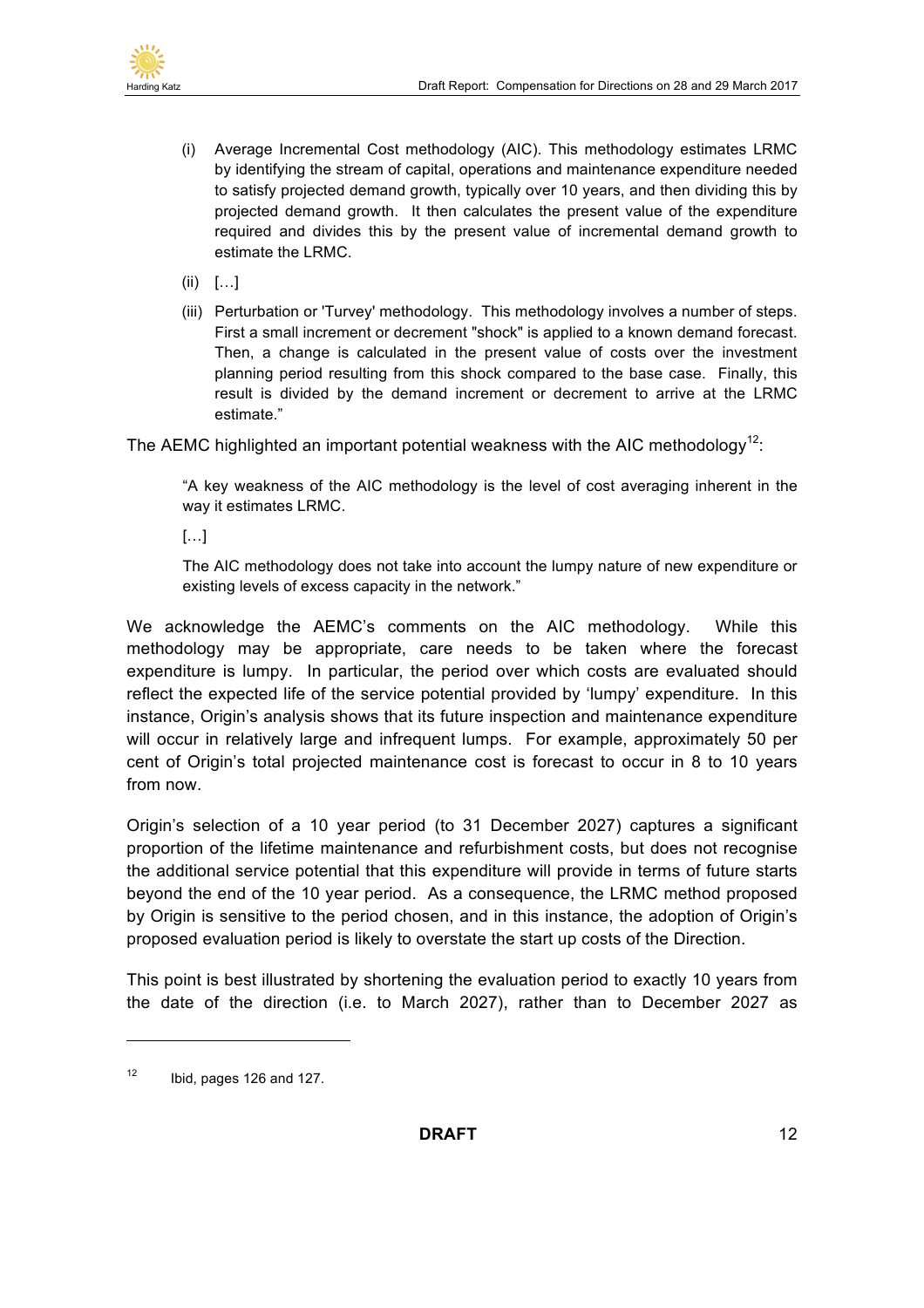

calculated in Origin's spreadsheet. For Unit 3, truncating the analysis to exactly 10 years reduces the estimated start up costs from \$17,178 to \$3,501, a reduction of 80%. We do not suggest that \$3,501 is a reasonable estimate of start up costs, but it illustrates the arbitrariness of selecting a fixed period in the cost analysis.

We have used the information provided by Origin to calculate the marginal costs of the Direction using the perturbation method. As explained by the AEMC, this methodology calculates the change in the present value of the costs arising from a relatively small increase in the number of starts. The marginal cost is calculated by dividing the cost change by the number of additional starts. For both units, we find that the perturbation method produces a lower estimate of the start up costs compared to Origin's estimate.

As explained by the AEMC, the perturbation method also has shortcomings<sup>13</sup>:

"…while the perturbation methodology more efficiently signals LRMC, it is also a more complex methodology to implement compared with the AIC methodology. It requires a number of additional steps to be taken, such as calculating how existing investment programs would change under a range of different demand and generation investment scenarios. The perturbation methodology also requires that an appropriate demand increment is chosen as the basis of the perturbation. LRMC estimates will differ significantly depending on the size of the demand increments or decrements used in the calculation."

We agree with the AEMC that the perturbation method is sensitive to the increment chosen (in this case, the number of starts). In addition, in this instance the method is more sensitive to the weighted average cost of capital than the AIC methodology. In this regard, we also note that the weighted average cost of capital is both contentious and commercially sensitive.

In light of the above discussion, we accept that it was reasonable for Origin to propose the LRMC method (AIC) for estimating the start up costs, and we also note that the 10 year time period proposed by Origin is consistent with the standard method described by the AEMC. However, in this instance applying the methodology over the period to 31 December 2027 overstates the costs incurred in relation to the Direction. It is the lumpy nature of Origin's expenditure profile, rather than the choice of methodology, which results in this outcome.

While Origin has certified that its forecasts are "true and correct", we also accept Origin's view that expenditure and running profile forecasts beyond a 10 year period should be treated with caution. Furthermore, we recognise that the significant expenditure projected by Origin to occur within the next 10 years may not eventuate.

 $13$  Ibid, page 129.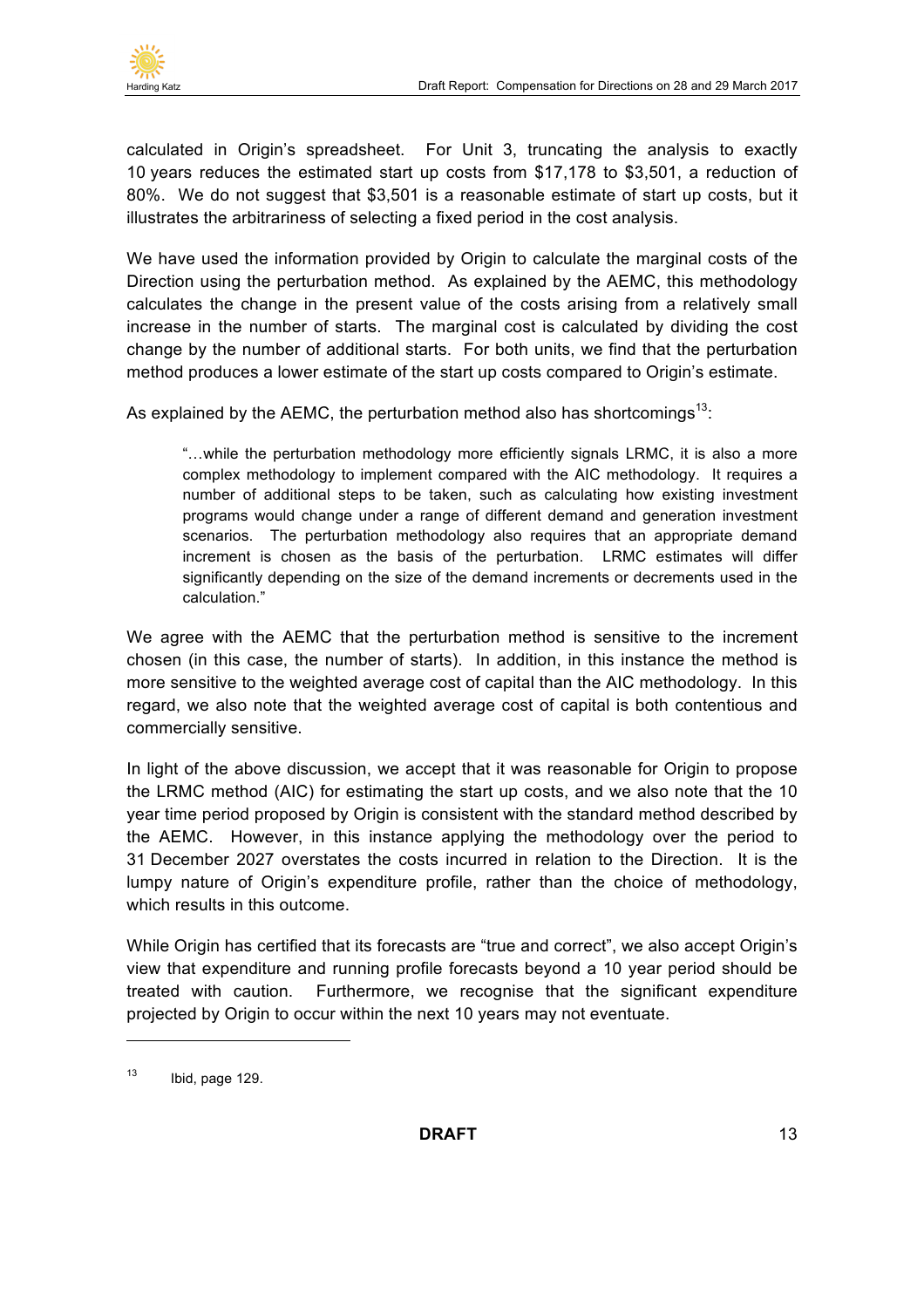

Given the difficulty in selecting a measurement period – and the shortcomings of the LRMC and perturbation methods – our view is that the compensation for start up costs should reflect the 'single cycle method'. As already noted, this method calculates the average cost per start up, using Origin's estimated total maintenance and refurbishment expenditure for the life of the original operating equipment from its commissioning date, divided by the total number of starts over an entire single life cycle. This calculation is not dependent on the measurement period applied; the assumed timing of the expenditure or running profile; or the weighted average cost of capital.

We prefer the 'single cycle method' to Origin's two other estimation methods for the reasons set out below:

- The 'average cost method' being the projected maintenance and refurbishment costs divided by the total projected number of starts - is reasonable, but it requires an assumption to be made regarding the remaining commercial life and running profiles of each turbine. For the reasons already explained, making such assumptions is problematic.
- The 'discounted average cost method' being the present value of the projected maintenance and refurbishment costs divided by the total projected number of starts - expresses the future costs in present value terms and divides it by the undiscounted number of starts. Given the long timeframes in this analysis, this approach is likely to understate restart costs.

We recognise that the single cycle method provides a measure of the average cost per start over the assumed life of the equipment from the date of commissioning. This does not necessarily reflect the marginal cost of the Direction. It could, therefore, be argued that the single cycle method has the same limitations noted in relation to the 'average cost method'.

In our view, however, the single cycle method is preferable in circumstances where the future expenditure and running profiles are highly uncertain. The method essentially reverts to an average cost based on the original life cycle of the asset. In circumstances where forecast data were more reliable, our preference would be to adopt the LRMC method over the remaining life of the asset. However, such circumstances do not apply in this instance and therefore the best method for setting compensation is the single cycle method. Origin's start up costs using the single cycle method are:

- for Unit 2, a compensation amount of \$29,232 compared to the claim of \$35,268; and
- for Unit 3, a compensation amount of \$9,986 compared to the revised claim of \$17,178.